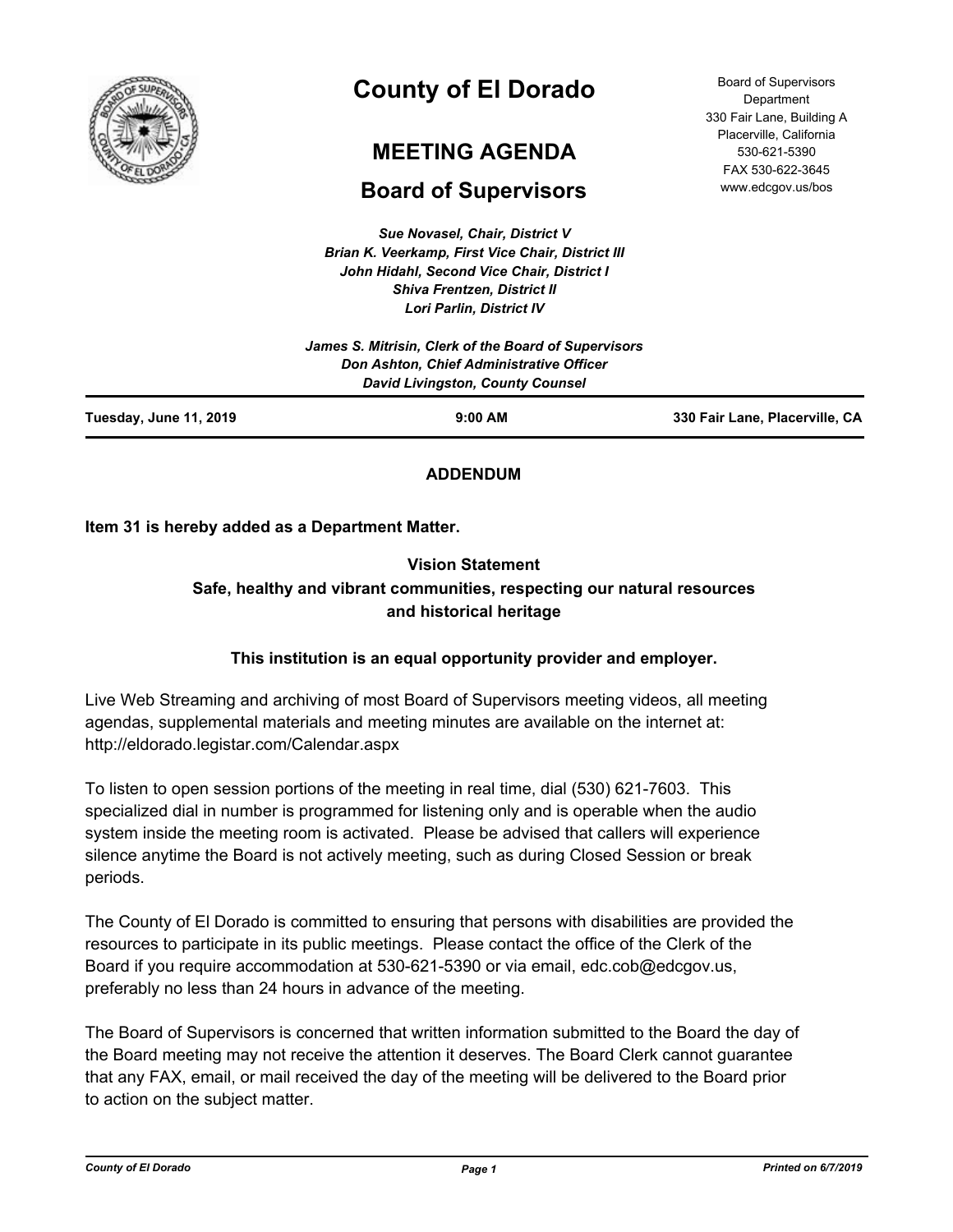The Board meets simultaneously as the Board of Supervisors and the Board of Directors of the Air Quality Management District, In-Home Supportive Services, Public Housing Authority, Redevelopment Agency and other Special Districts.

For Purposes of the Brown Act § 54954.2 (a), the numbered items on this Agenda give a brief description of each item of business to be transacted or discussed. Recommendations of the staff, as shown, do not prevent the Board from taking other action.

Materials related to an item on this Agenda submitted to the Board of Supervisors after distribution of the agenda packet are available for inspection during normal business hours in the public viewing packet located in Building A, 330 Fair Lane, Placerville or in the Board Clerk's Office located at the same address. Such documents are also available on the Board of Supervisors' Meeting Agenda webpage subject to staff's ability to post the documents before the meeting.

# **PROTOCOLS FOR PUBLIC COMMENT**

Public comment will be received at designated periods as called by the Board Chair.

Public comment on items scheduled for Closed Session will be received before the Board recesses to Closed Session.

Except with the consent of the Board, individuals shall be allowed to speak to an item only once.

On December 5, 2017, the Board adopted the following protocol relative to public comment periods. The Board adopted minor revisions to the protocol on February 26, 2019, incorporated herein:

Time for public input will be provided at every Board of Supervisors meeting. Individuals will have three minutes to address the Board. Individuals authorized by organizations will have three minutes to present organizational positions and perspectives and may request additional time, up to five minutes. At the discretion of the Board, time to speak by any individual may be extended.

Public comment on certain agenda items designated and approved by the Board may be treated differently with specific time limits per speaker or a limit on the total amount of time designated for public comment. It is the intent of the Board that quasi-judicial matters have additional flexibility depending upon the nature of the issue. It is the practice of the Board to allocate 20 minutes for public comment during Open Forum and for each agenda item to be discussed. (Note: Unless designated on the agenda, there is no Open Forum period during Special Meetings.)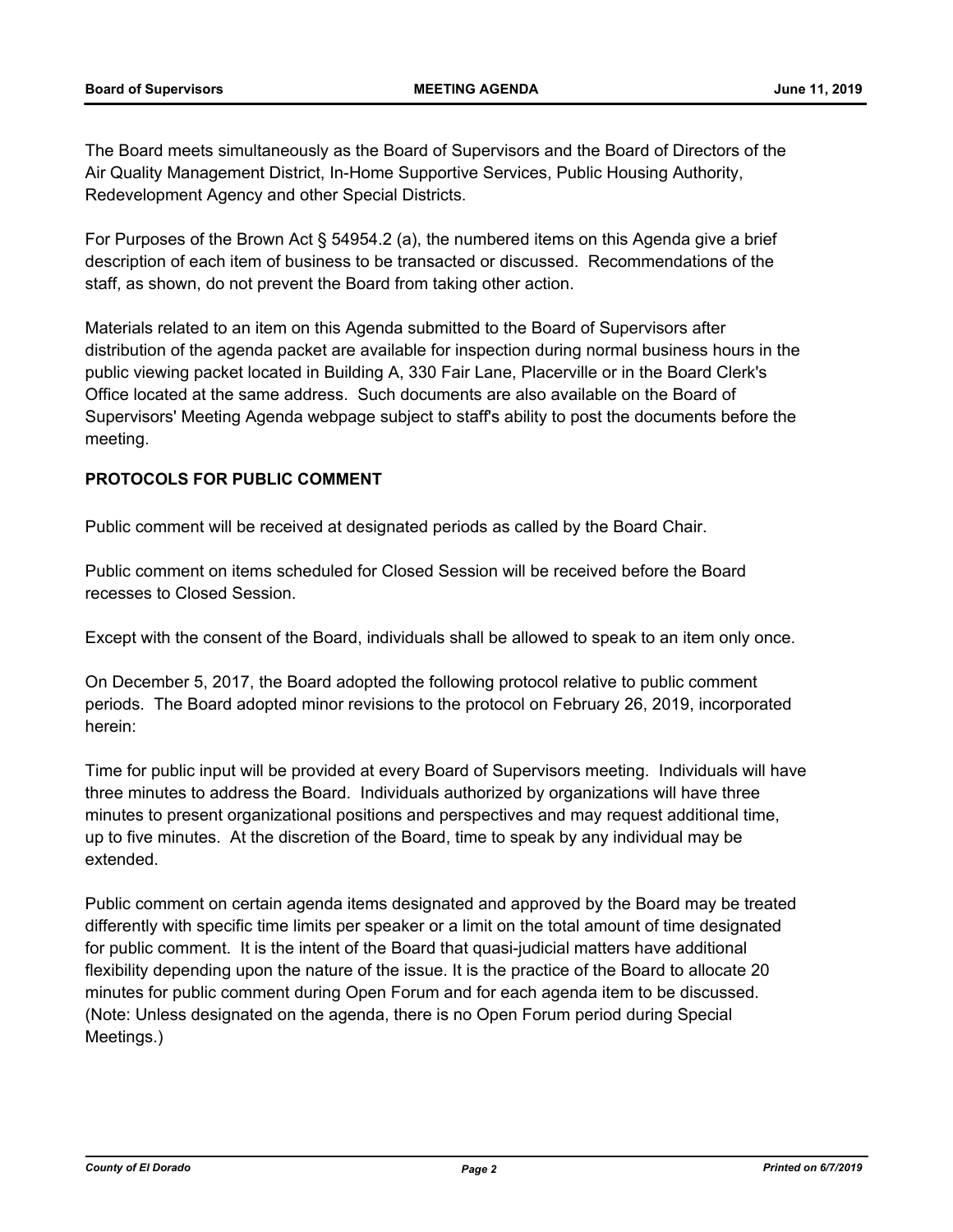Individual Board members may ask clarifying questions but will not engage in substantive dialogue with persons providing input to the Board.

If a person providing input to the Board creates a disruption by refusing to follow Board guidelines, the Chair of the Board may take the following actions:

Step 1. Request the person adhere to Board guidelines. If the person refuses, the Chair may turn off the speaker's microphone.

Step 2. If the disruption continues, the Chair may order a recess of the Board meeting.

Step 3. If the disruption continues, the Chair may order the removal of the person from the Board meeting.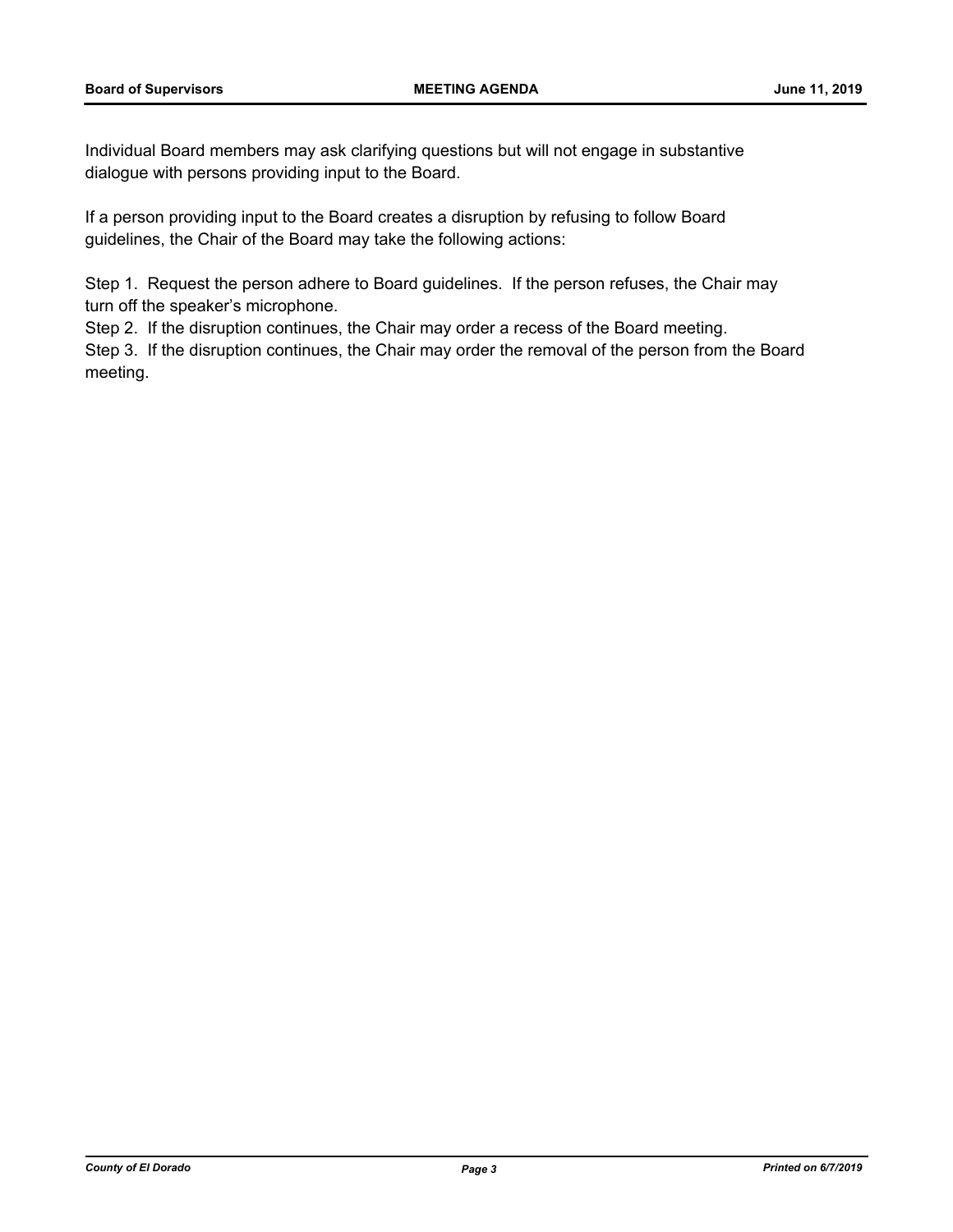# **9:00 A.M. - CALL TO ORDER**

# **INVOCATION AND PLEDGE OF ALLEGIANCE TO THE FLAG**

#### **ADOPTION OF THE AGENDA AND APPROVAL OF CONSENT CALENDAR**

The Board may make any necessary additions, deletions or corrections to the agenda including moving items to or from the Consent Calendar and adopt the agenda and the Consent Calendar with one single vote. A Board member may request an item be removed from the Consent Calendar for discussion and separate Board action. At the appropriate time as called by the Board Chair, members of the public may make a comment on matters on the Consent Calendar prior to Board action.

### **OPEN FORUM**

Open Forum is an opportunity for members of the public to address the Board of Supervisors on subject matter that is not on their meeting agenda and within their jurisdiction. Public comments during Open Forum are limited to three minutes per person. Individuals authorized by organizations will have three minutes to present organizational positions and perspectives and may request additional time, up to five minutes. The total amount of time reserved for Open Forum is 20 Minutes.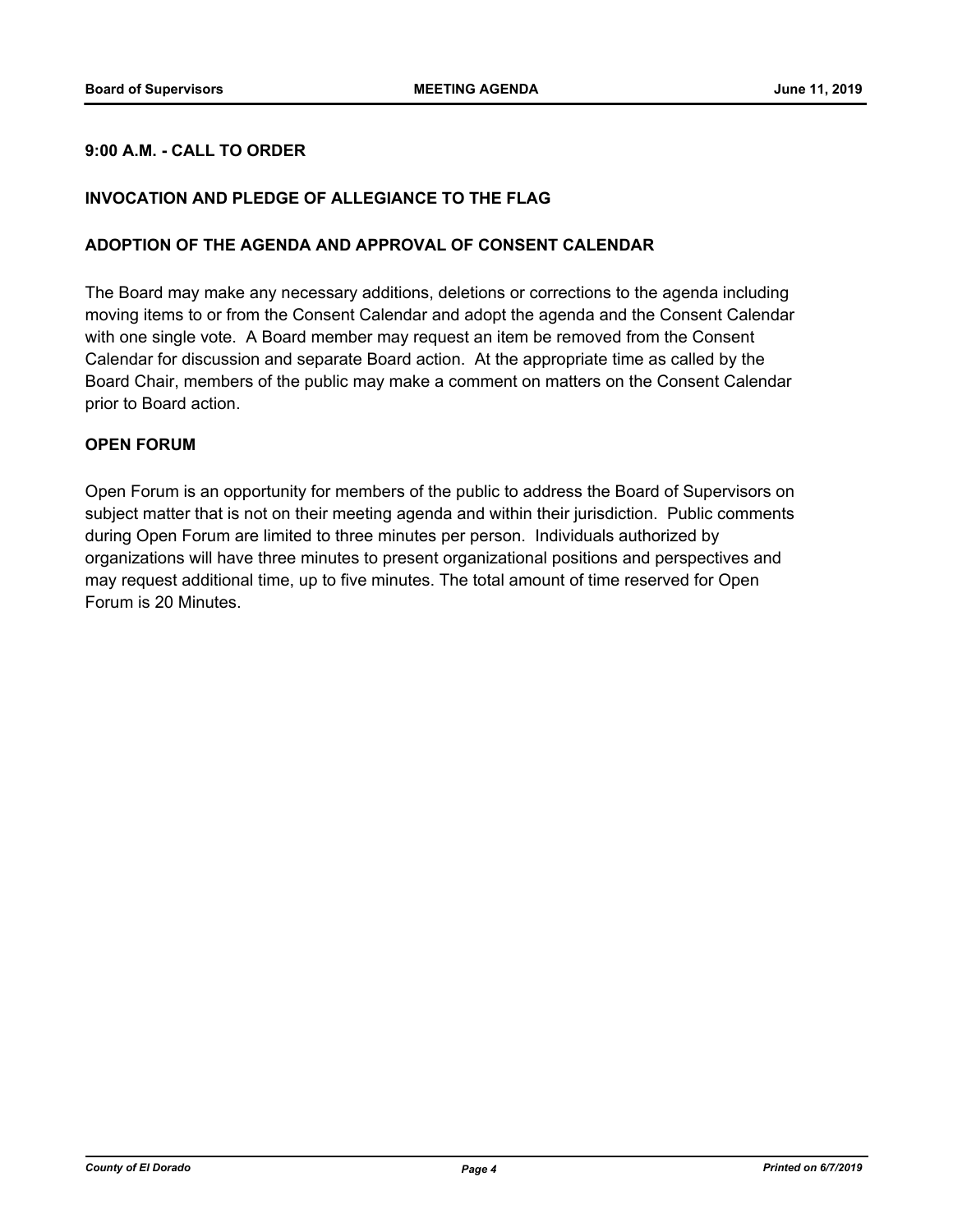#### **CONSENT CALENDAR**

**1.** [19-0897](http://eldorado.legistar.com/gateway.aspx?m=l&id=/matter.aspx?key=26220) Clerk of the Board recommending the Board approve the Minutes from the regular meeting of June 4, 2019.

# **GENERAL GOVERNMENT - CONSENT ITEMS**

**2.** [19-0361](http://eldorado.legistar.com/gateway.aspx?m=l&id=/matter.aspx?key=25682) Chief Administrative Office, Facilities Division, recommending the Board authorize the Purchasing Agent to sign Amendment II to Agreement for Services 159-S1810 with Vanir Construction Management, Inc. to increase compensation by \$150,000 for an amended not to exceed of \$290,000, extend the term two (2) years for a revised expiration of September 26, 2021, and update language in the compensation section to include reference to a rate schedule for continued support services related to construction and real property management.

**FUNDING:** Accumulative Capital Outlay Fund.

- **3.** [16-0305](http://eldorado.legistar.com/gateway.aspx?m=l&id=/matter.aspx?key=20961) Chief Administrative Office recommending the Board find that a state of emergency continues to exist in El Dorado County as a result of unprecedented tree mortality due to drought conditions and related bark beetle infestations. (Cont. 6/04/19, Item 4)
- **4.** [19-0821](http://eldorado.legistar.com/gateway.aspx?m=l&id=/matter.aspx?key=26144) County Counsel recommending the Board: 1) Approve Agreement 4023 with West Publishing Corporation for access to On-Line Legal Publications/Research; 2) Authorize the Purchasing Agent to sign Agreement 4023 with West Publishing Corporation which shall be effective July 1, 2019 - June 30, 2022. The total estimated cost for the three year period is \$127,043.

**FUNDING:** General Fund

**5.** [19-0813](http://eldorado.legistar.com/gateway.aspx?m=l&id=/matter.aspx?key=26136) Human Resources Department recommending the Board adopt and authorize the Chair to sign the negotiated Letter of Agreement to the Memorandum of Understanding between the County of El Dorado and El Dorado County Employees' Association, Local No. 1, representing the General, Professional, and Supervisory bargaining units.

**FUNDING:** N/A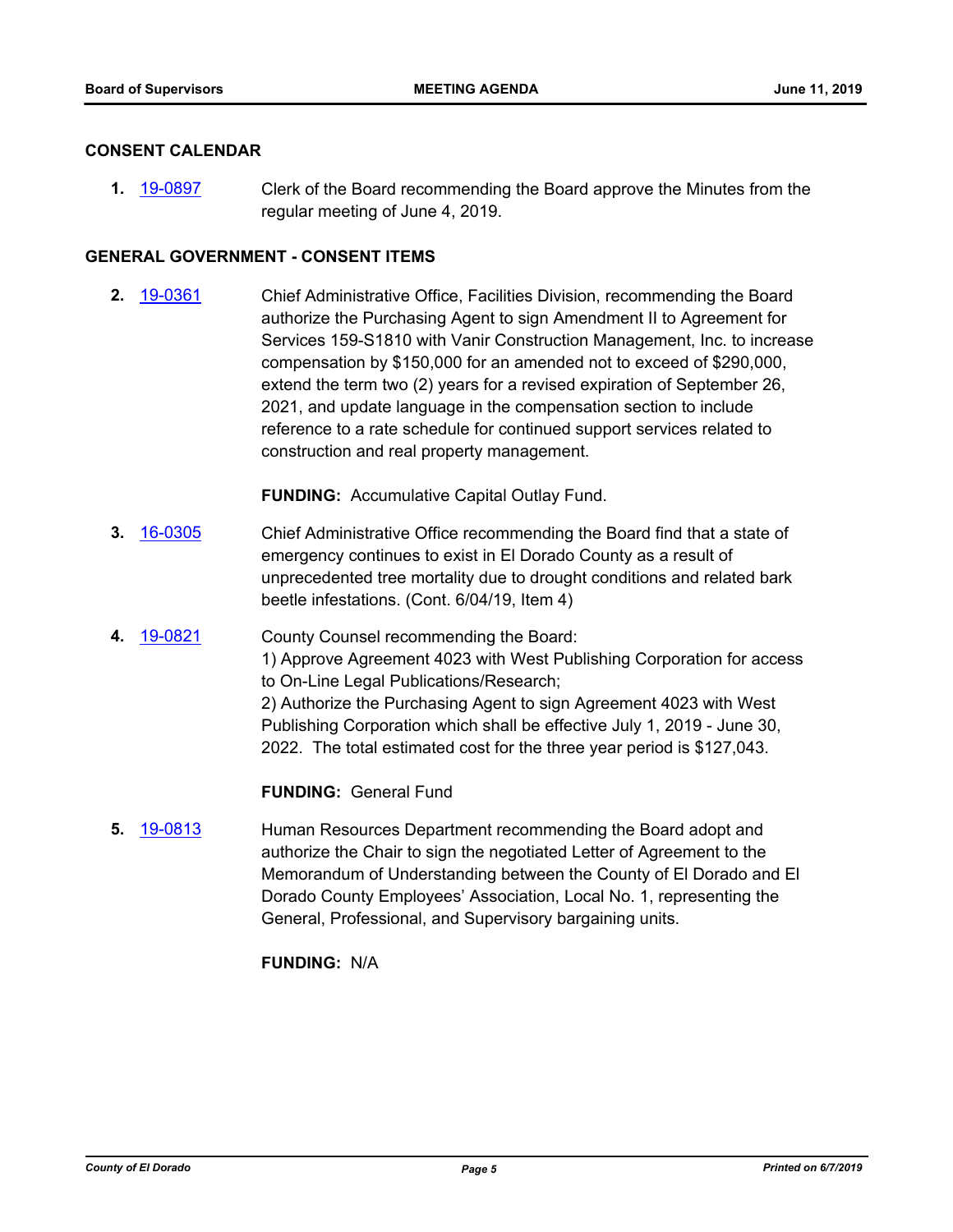#### **HEALTH AND HUMAN SERVICES - CONSENT ITEMS**

**6.** [19-0455](http://eldorado.legistar.com/gateway.aspx?m=l&id=/matter.aspx?key=25776) Health and Human Services Agency recommending the Board: 1) Approve and authorize the Chair to sign Amendment 1 to Agreement for Services 2722 with Community Recovery Resources, Inc. for the provision of alcohol and drug treatment services, increasing the maximum total obligation by \$100,000 for a new maximum obligation of \$200,000, and extending the term by one year for a total term of July 1, 2018 through June 30, 2020;

> 2) Make findings in accordance with County Ordinance 3.13.030 that it is more economical and feasible to contract with Community Recovery Resources, Inc. for services provided under this Agreement 2722 because the County has neither the staff nor facilities to perform said services; and 3) Authorize the Purchasing Agent, or designee, to execute further documents relating to Agreement for Services 2722, including amendments which do not increase the maximum dollar amount or term of the Agreement, and contingent upon approval by County Counsel and Risk Management.

**FUNDING:** Local, State and Federal Funding: 90% 2011 State Behavioral Health Realignment, 10% Local Realignment and Substance Abuse Prevention and Treatment Federal Block Grant.

**7.** [19-0747](http://eldorado.legistar.com/gateway.aspx?m=l&id=/matter.aspx?key=26069) **Health and Human Services Agency recommending the Board receive and** file El Dorado County's Data Notebook 2018 for California Behavioral Health Boards and Commissions.

#### **FUNDING:** N/A

**8.** [19-0844](http://eldorado.legistar.com/gateway.aspx?m=l&id=/matter.aspx?key=26167) **Health and Human Services Agency recommending the Board:** 1) Approve and authorize the Chair to sign Amendment 1 to Agreement for Services 55 (also known as 024-S1711) with Advanced Data Processing, Inc., for the provision of ambulance billing services, for an estimated annual amount of \$640,000, to extend the term by one year for a new term of July 1, 2016 through June 30, 2020; and 2) Make findings in accordance with County Ordinance 3.13.030 that it continues to be more economical and feasible to contract with Advanced Data Processing, Inc., for services provided under Agreement 55 because the County has neither the staff nor facilities to perform said services; and 3) Authorize the Purchasing Agent or their designee to execute further documents relating to Agreement for Services 55, including amendments which do not increase the maximum dollar amount or term of the Agreement, and contingent upon approval by County Counsel and Risk Management.

**FUNDING:** Fixed percentage of ambulance billing net receivables.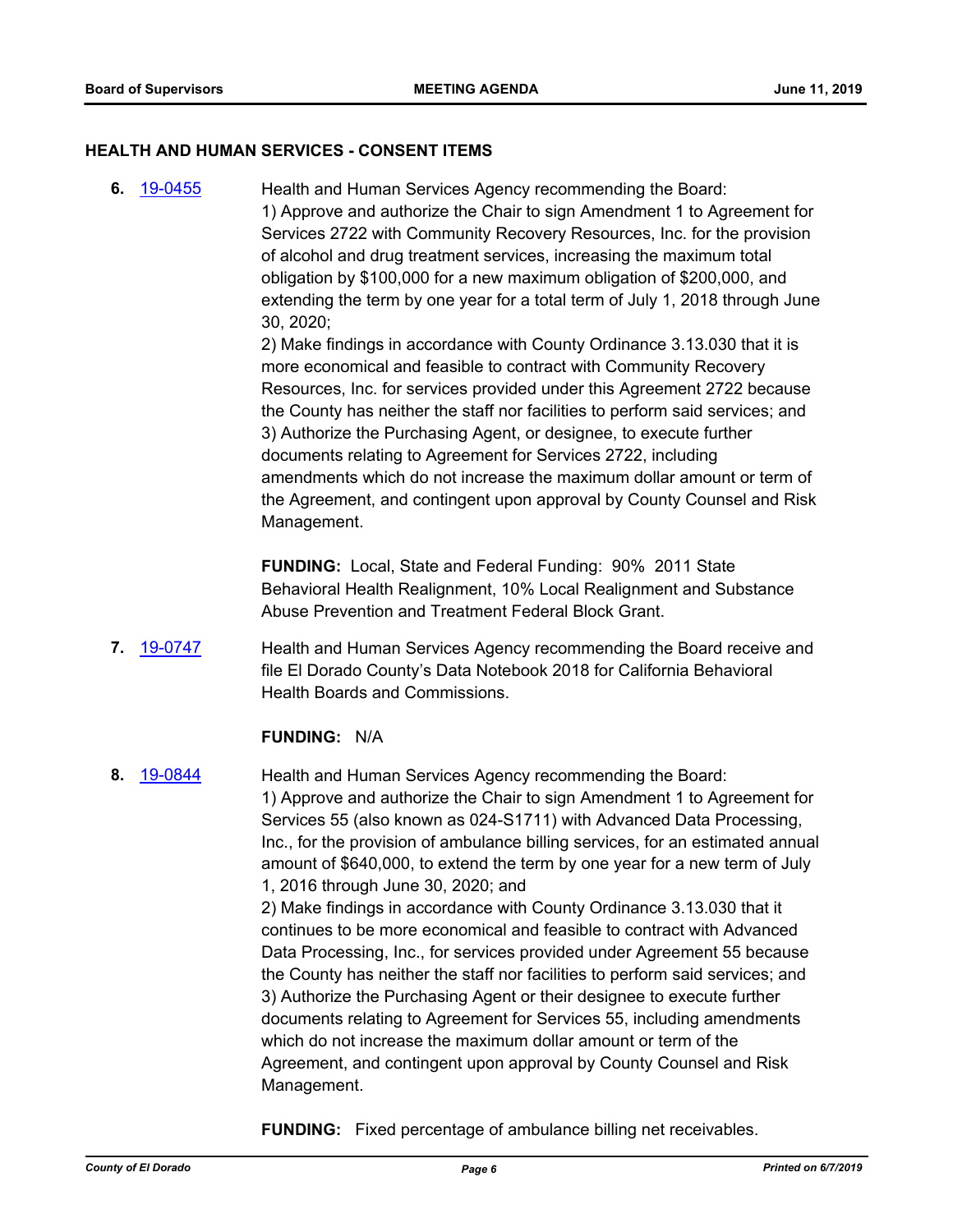**9.** [19-0857](http://eldorado.legistar.com/gateway.aspx?m=l&id=/matter.aspx?key=26180) Library Department recommending the Board approve and authorize the Chair to sign a budget transfer increasing revenues and appropriations for Fiscal Year 2018-2019 for library materials and salary expense in the amount of \$12,595 as a result of donations and grants. (4/5 vote required)

**FUNDING:** Donations and State Library grants.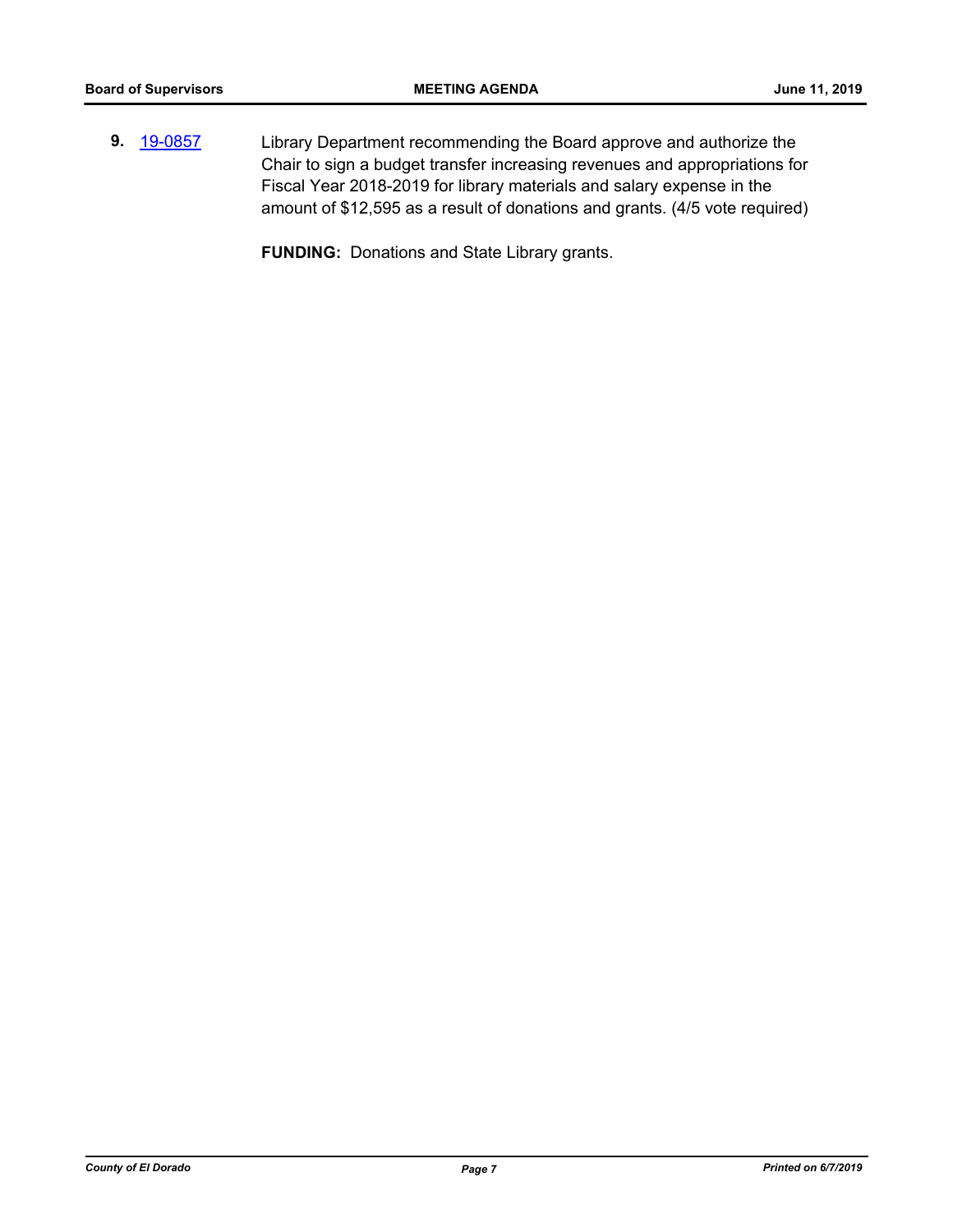#### **LAND USE AND DEVELOPMENT - CONSENT ITEMS**

**10.** [19-0816](http://eldorado.legistar.com/gateway.aspx?m=l&id=/matter.aspx?key=26139) Department of Transportation recommending the Board approve the following: 1) Award Bid 19-405-073 for the purchase of Bulk Lubricants to the low qualified bidder, Flyers Energy, LLC of South Lake Tahoe, CA; 2) Authorize the Purchasing Agent to issue a purchase order contract in the amount of \$240,000 for a thirty-six (36) month award period following Board approval; and 3) Authorize the Purchasing Agent to increase the purchase order contract on an "as needed" basis during the awarded period as long as funding is available within the requesting department's budget. **FUNDING:** Road Fund (100% Local) and Fleet Internal Service Fund (Charges to County Departments with Mixed Funding). **11.** [19-0695](http://eldorado.legistar.com/gateway.aspx?m=l&id=/matter.aspx?key=26017) Department of Transportation recommending the Board: 1) Make findings in accordance with Section 3.13.030 of the County Ordinance that it is more economical and feasible to engage an independent contractor for environmental clearance, permitting services, and construction support services; and 2) Approve and authorize the Chair to sign Second Amendment to Agreement for Services 079-S1711 with Helix Environmental Planning, Inc., who acquired Whitney Environmental Consulting, Inc. dba Foothill Associates, with no other changes to the original agreement and first amendment, which provides continued environmental clearance, permitting services, and construction support services for the El Dorado Trail - Missouri Flat Road to El Dorado Road Project, CIP 97014/36109003, and El Dorado Trail - Missouri Flat Road Bike/Pedestrian Overcrossing Project, CIP 97015/36109002. **FUNDING:** Accumulative Capital Outlay (<1%), Active Transportation Program (31%), Congestion Mitigation and Air Quality Program (18%), Highway Safety Improvement Program (46%), Air Quality Management District and Air Pollution Control District Grant (4%). (Federal Funds) **12.** [19-0794](http://eldorado.legistar.com/gateway.aspx?m=l&id=/matter.aspx?key=26117) Department of Transportation recommending the Board: 1) Approve and adopt the El Dorado Hills Blvd Class I Bike Path: Governor Drive to Brittany Place Project (CIP 72311/36105012, Contract 3825) plans and contract documents and authorize the Chair to sign the plans; and 2) Authorize advertisement for construction bids (the total estimated cost for the construction phase of the Project is \$1,150,000). **FUNDING:** Congestion Mitigation and Air Quality Program (99%), RSTP Exchange Funds (<1%). (Federal Funds)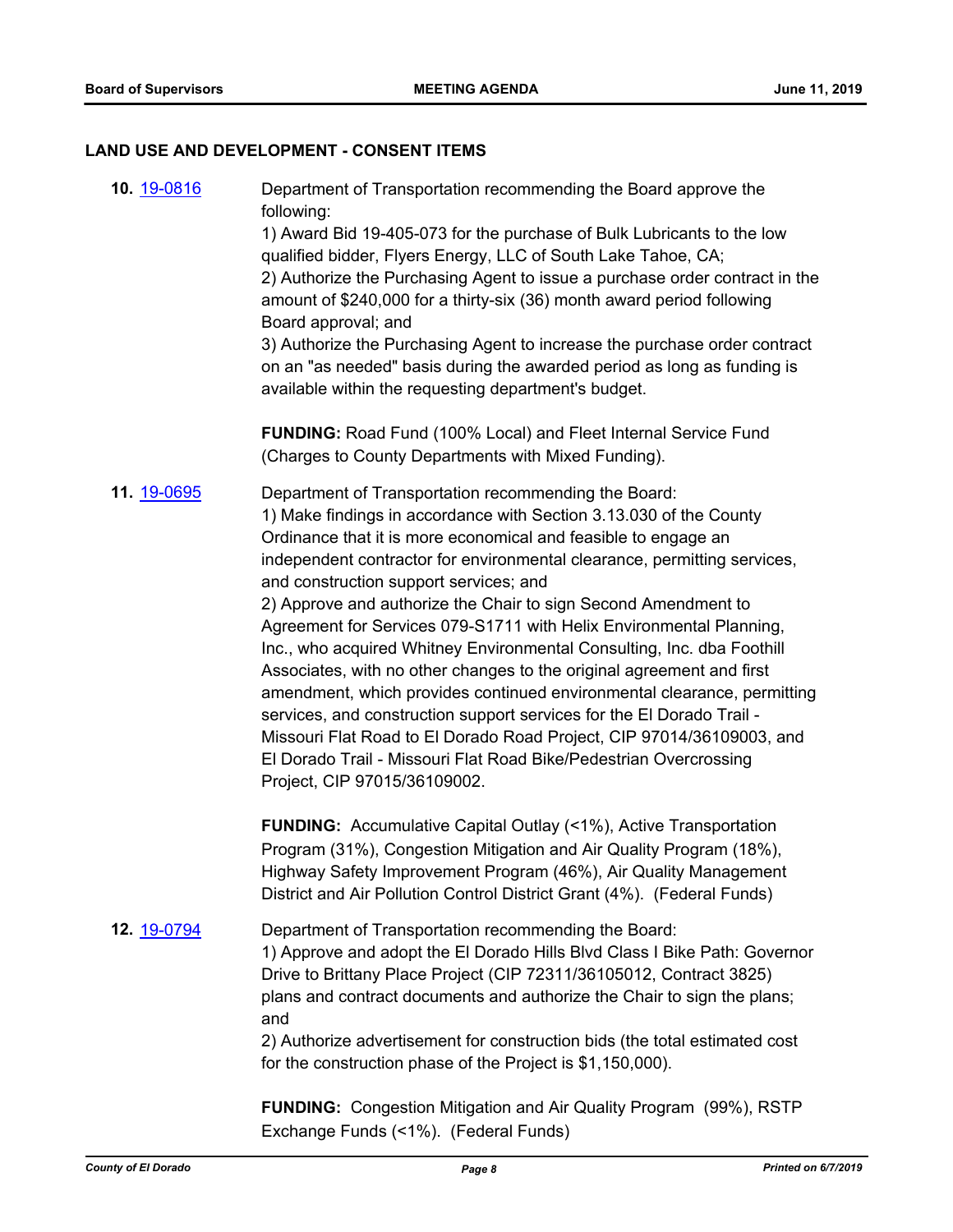**13.** [19-0865](http://eldorado.legistar.com/gateway.aspx?m=l&id=/matter.aspx?key=26188) Department of Transportation recommending the Board approve and authorize the Clerk of the Board to reduce Performance Bond 0702219 pertaining to Serrano - Village J6 Phase 1, Unit 1, TM 13-1511, from \$3,462,177.29 to \$559,556.85, representing 100% of the total remaining improvements. This amount guarantees against any defective work, labor done, or defective materials furnished.

**FUNDING:** Developer Funded

**14.** [19-0795](http://eldorado.legistar.com/gateway.aspx?m=l&id=/matter.aspx?key=26118) Environmental Management Department recommending the Board consider the following:

> 1) Accept payment program award in the amount of \$53,472 through the State of California, Department of Resources Recycling and Recovery, Used Oil Payment Program, Cycle 9, Fiscal Year 2018-2019, for the term of July 1, 2018 through June 30, 2020; and

> 2) Delegate authority to the Environmental Management Department Director, or designee, to execute all payment program related documents, including but not limited to, requests for payments, reports, and all associated documents necessary to secure the payment program funds and implement the program.

**FUNDING:** State of California, Department of Resources Recycling and Recovery Used Oil Payment Program, Cycle 9, Fiscal Year 2018-2019 funds. (Non-General Fund)

**15.** [19-0852](http://eldorado.legistar.com/gateway.aspx?m=l&id=/matter.aspx?key=26175) Surveyor's Office recommending the Board:

1) Acknowledge and accept a grant for a Pedestrian Access Easement subject to the condition that it will not be County maintained; and 2) Authorize the Chair to sign the Consent to Grant of Pedestrian Access Easement and Acceptance of Offer, and to record the Pedestrian Access Easement with the Consent attached. Authorization for recording said Offer is pursuant to Government Code Section 7050.

**FUNDING:** Application Fees. (General Fund)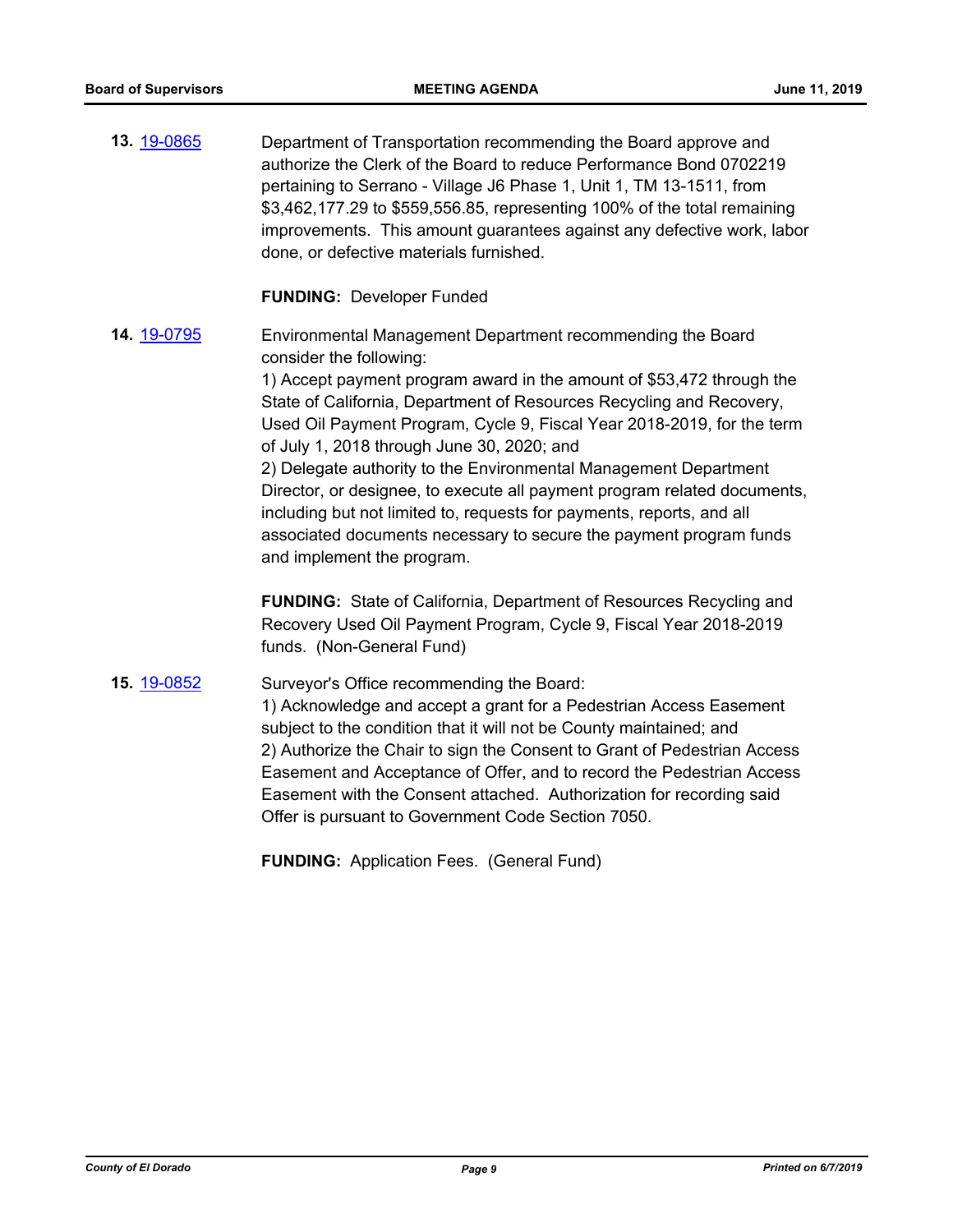#### **LAW AND JUSTICE - CONSENT ITEMS**

**16.** [19-0645](http://eldorado.legistar.com/gateway.aspx?m=l&id=/matter.aspx?key=25967) Probation Department and Sheriff's Office recommending the Board: 1) Make findings in accordance with County ordinance 3.13.030 that it is more economical and feasible to contract out for providing enhanced educational services to the Placerville and South Lake Tahoe Jails and Community Corrections Center;

> 2) Approve and authorize the Chair to sign Agreement 3873 with El Dorado County Office of Education, Adult Education Program, in an amount not to exceed \$833,876.00 for the term of July 1, 2019 through June 30, 2022; and

3) Authorize the Purchasing Agent, or designee, to execute further documents relating to Agreement for Services 3873, including future amendments which do not increase the maximum dollar amount or term of the Agreement, and contingent upon approval by County Counsel and Risk Management.

**FUNDING:** Public Safety Realignment (AB109).

**17.** [19-0817](http://eldorado.legistar.com/gateway.aspx?m=l&id=/matter.aspx?key=26140) Probation Department recommending the Board:

1) Make findings that it is more economical and feasible to contract out in accordance with Chapter 3.13, Section 3.13.030 of the County Contracting Out Ordinance to contract out for pre-apprenticeship instruction than to obtain the facilities, personnel, training materials, tools, and equipment necessary to provide such services;

2) Approve and authorize the Chair to sign Agreement for Services 3834 with Northern California Construction Training to provide a pre-apprenticeship program to increase the skillsets of the clients of the El Dorado County Probation Department. This agreement is for the term of July 1, 2019 through June 30, 2020 for a Not to Exceed Amount of \$225,283.56; and

3) Authorize the Purchasing Agent, or designee, to execute further documents relating to Agreement for Services 3834, including amendments which do not increase the maximum dollar amount or term of the Agreement, and contingent upon approval by County Counsel and Risk Management.

**FUNDING:** Public Safety Realignment (AB109)

# **END CONSENT CALENDAR**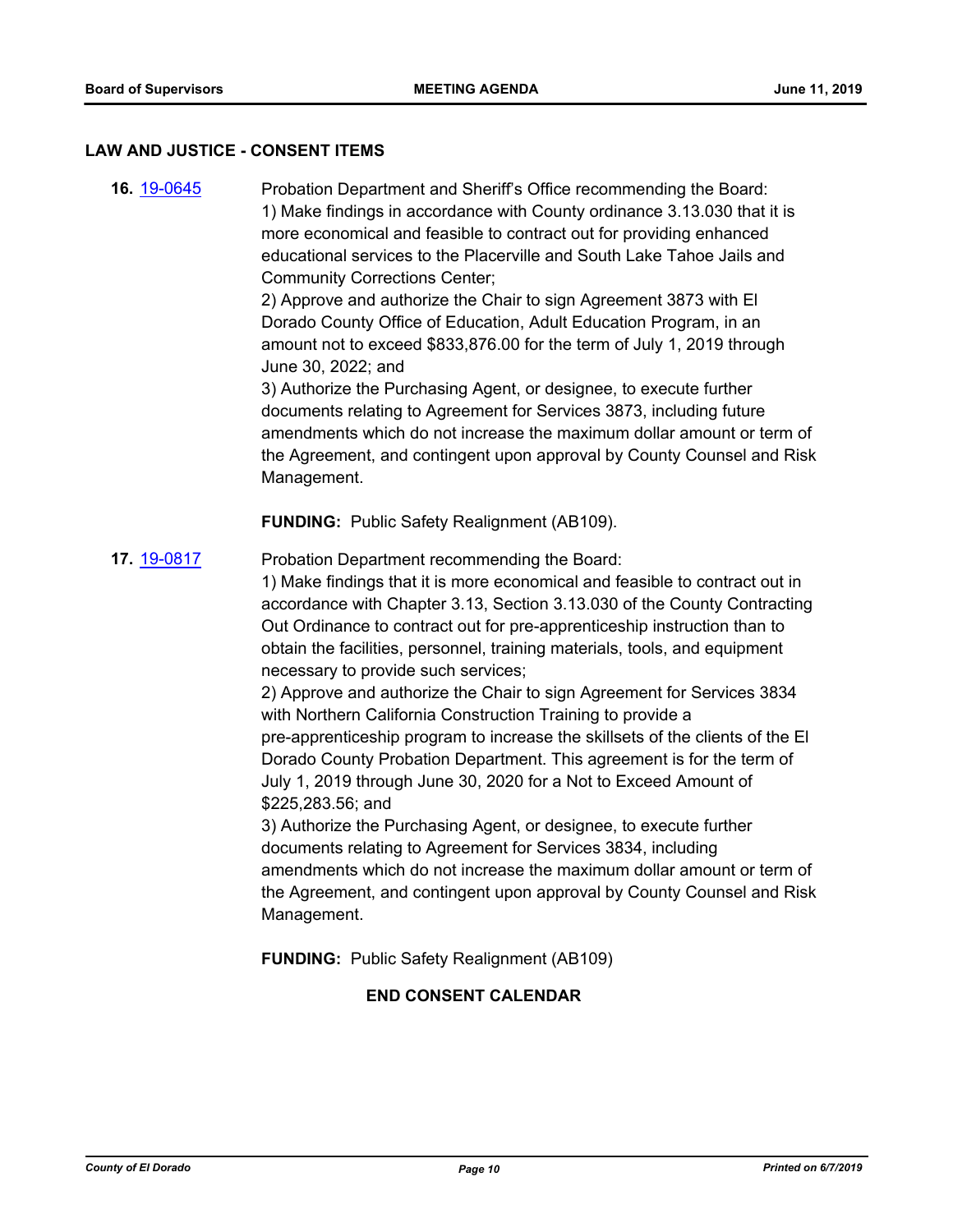#### **DEPARTMENT MATTERS (Items in this category may be called at any time)**

**18.** [19-0228](http://eldorado.legistar.com/gateway.aspx?m=l&id=/matter.aspx?key=25549) Approve the following for the Chief Administrative Office, Parks Division for the ELEL 20 Latrobe Road project: 1) Authorize the Department of Transportation to move forward with obtaining a time extension from the Federal Emergency Management Agency (FEMA); 2) Approve a budget transfer for Fiscal Year 2018-19 in the amount of \$91,432, allocating \$91,432 in FEMA funding to the Department of Transportation; 3) Approve the use of \$45,000 in funding from the savings in parks projects in the Accumulative Capital Outlay Fund for fiscal year 2018-19 to be used as the County's match; and 4) Approve the Parks Division requesting \$25,000 from the Sacramento Placerville Transportation Corridor Joint Powers Authority to assist in project funding. (Est. Time: 5 Min.) **FUNDING:** Local and state discretionary funding initially (100%), with Department of Transportation staff working with the Federal Emergency Management Agency and the California Office of Emergency Services to obtain reimbursement. (Local, State, and Federal) **19.** [19-0552](http://eldorado.legistar.com/gateway.aspx?m=l&id=/matter.aspx?key=25873) Planning and Building Department, Economic Development Division, recommending the Board approve and authorize the Board Chair to sign a one-year Funding Agreement with Greater Sacramento Economic Council (GSEC) in the amount not to exceed \$62,345 with a term effective effective July 1, 2019 through June 30, 2020. (Est. Time: 15 Min.)

**FUNDING:** Transient Occupancy Tax (TOT) (General Fund)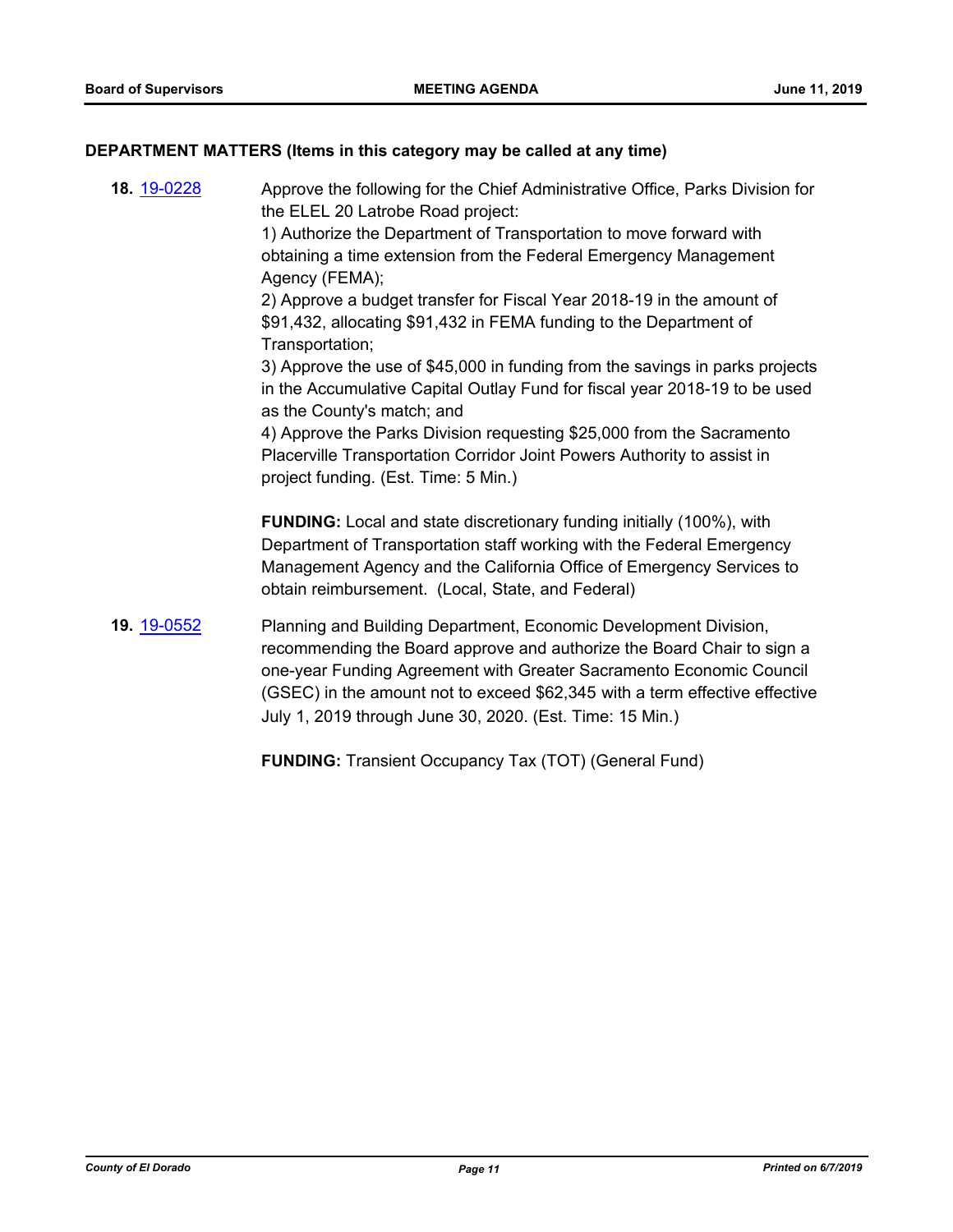#### **10:00 A.M. - TIME ALLOCATION**

**20.** [19-0781](http://eldorado.legistar.com/gateway.aspx?m=l&id=/matter.aspx?key=26103) HEARING - Auditor-Controller recommending the Board adopt and authorize the Chair to sign Resolution **090-2019** for the Appropriations Limit for Fiscal Year 2019-20. (Cont. 5/21/19, Item 2) (Est. Time: 5 Min.)

#### **FUNDING:** N/A

**21.** [19-0539](http://eldorado.legistar.com/gateway.aspx?m=l&id=/matter.aspx?key=25860) El Dorado County Fish and Game Committee, in collaboration with the Clerk of the Board, recommending the Board;

> 1) Pursuant to Board Policy A-3, provide conceptual approval to repeal County Ordinance Code Article XII. *Fish and Game Committee,* Chapter 2.20.820 et. seq. in support of Good Governance Objective 2.1 which directs staff to review all ordinances;

> 2) Direct staff to return to the Board with a Resolution to enable the Committee's uninterrupted service as an advisory body to include a consideration to change the name of the committee from Fish and Game Committee to Fish and Wildlife Commission in addition to other relatively minor modifications; and

3) Direct the Clerk of the Board to return to the Board on June 25, 2019 with the aforementioned resolution and the Introduction (First Reading) of the Ordinance for Board consideration. (Est. Time: 15 Min.) (Cont. 6/4/19 Item 37)

#### **11:00 A.M. - TIME ALLOCATION**

- **22.** [19-0756](http://eldorado.legistar.com/gateway.aspx?m=l&id=/matter.aspx?key=26078) Supervisor Veerkamp recommending the Board authorize the Chair to sign a Proclamation to celebrate and congratulate Marshall Medical Center for 60 years of award-winning service to the health of our County residents and visitors! (Est. Time: 10 Min.)
- **23.** [19-0773](http://eldorado.legistar.com/gateway.aspx?m=l&id=/matter.aspx?key=26095) HEARING Department of Transportation recommending the Board: 1) Conduct a public hearing to consider public comment on the Annual Written Report of Benefit Assessments/Service Charges for the Zones of Benefit within County Service Area 2 for road improvement and maintenance services; and

2) Adopt and authorize the Chair to sign Resolution **087-2019** confirming the Annual Written Report and authorizing the benefit/service charges to be collected in the same manner as the County's ad valorem real property taxes for Fiscal Year 2019/2020, noting that the pre-existing benefit assessments/service charges have been in place and collected since prior to the effective date of Proposition 218, with no increases in the amounts and no change in the methodology for calculating said amounts. (Est. Time: 5 Min.)

**FUNDING:** County Service Area Benefit Assessments/Service Charges.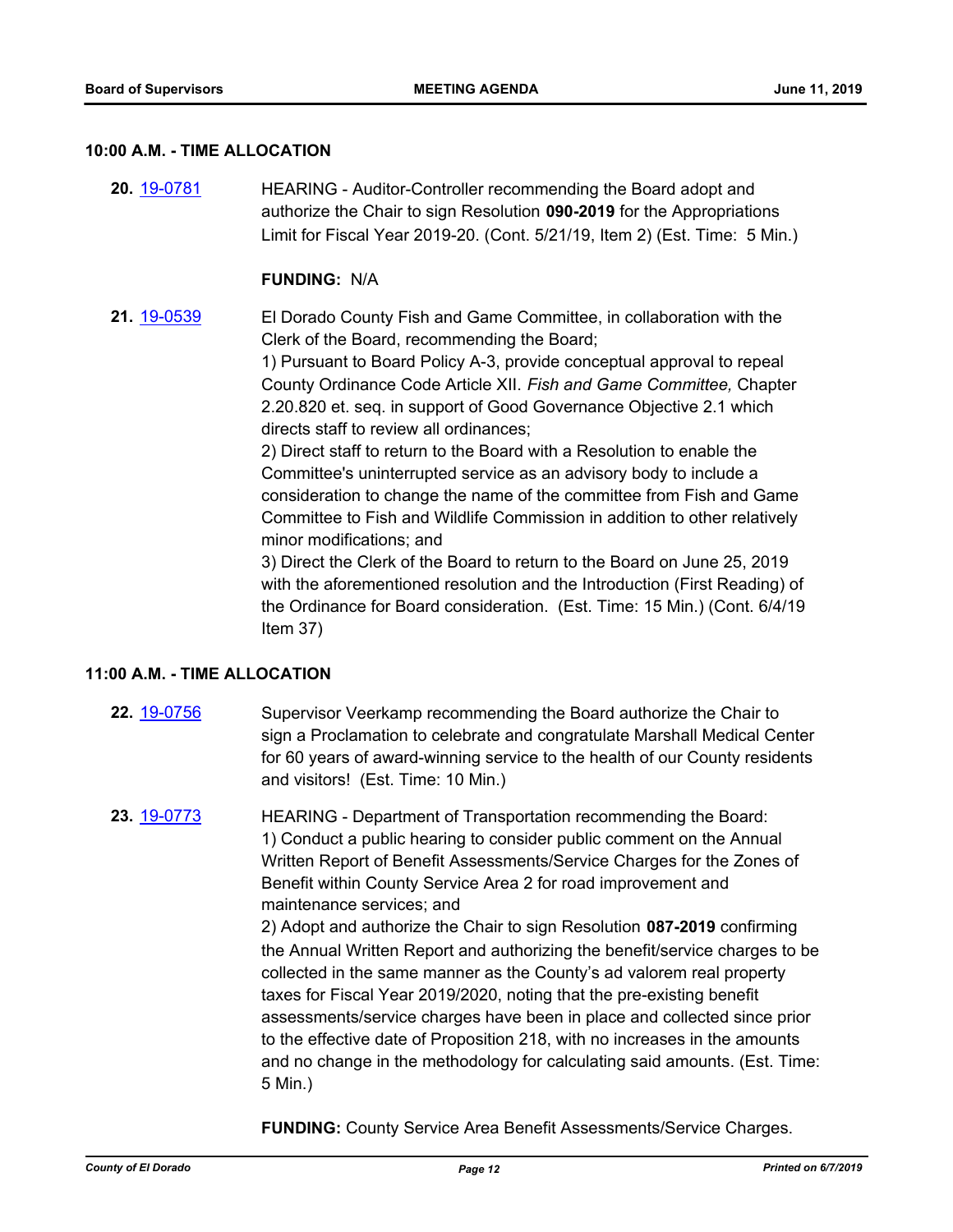**24.** [19-0774](http://eldorado.legistar.com/gateway.aspx?m=l&id=/matter.aspx?key=26096) HEARING - Department of Transportation recommending the Board 1) Conduct a public hearing to consider public comment on the Annual Written Report of Benefit Assessments/Service Charges for the Zones of Benefit within County Service Area 3 for vector control and snow removal services; and

> 2) Adopt and authorize the Chair to sign Resolution **088-2019** confirming the Annual Written Report and authorizing the benefit assessment/service charges to be collected in the same manner as the County's ad valorem real property taxes for Fiscal Year 2019-20, noting that the pre-existing benefit assessments/service charges have been in place and collected since prior to the effective date of Proposition 218, with no increases in the amounts and no change in the methodology for calculating said amounts. (Est. 5 Min.)

# **FUNDING:** County Service Area Benefit Assessments/Service Charges

**25.** [19-0775](http://eldorado.legistar.com/gateway.aspx?m=l&id=/matter.aspx?key=26097) HEARING - Department of Transportation recommending the Board: 1) Conduct a public hearing to consider public comment on the Annual Written Report of Benefit Assessments/Service Charges for the Zones of Benefit within County Service Area 9 for providing certain services including road improvement and maintenance; drainage facility improvement and maintenance, landscape maintenance, street lighting, and/or wetland-related services; and 2) Adopt and authorize the Chair to sign Resolution **091-2019** confirming the Annual Written Report and authorizing the benefit assessments/service charges to be collected in the same manner as the County's ad valorem real property taxes for Fiscal Year 2019-20, noting that the pre-existing benefit assessments/service charges have been in place and collected since prior to the effective date of Proposition 218, with no increases in the amounts and no change in the methodology for calculating said amounts. (Est. 5 Min.)

**FUNDING:** County Service Area Benefit Assessments/Service Charges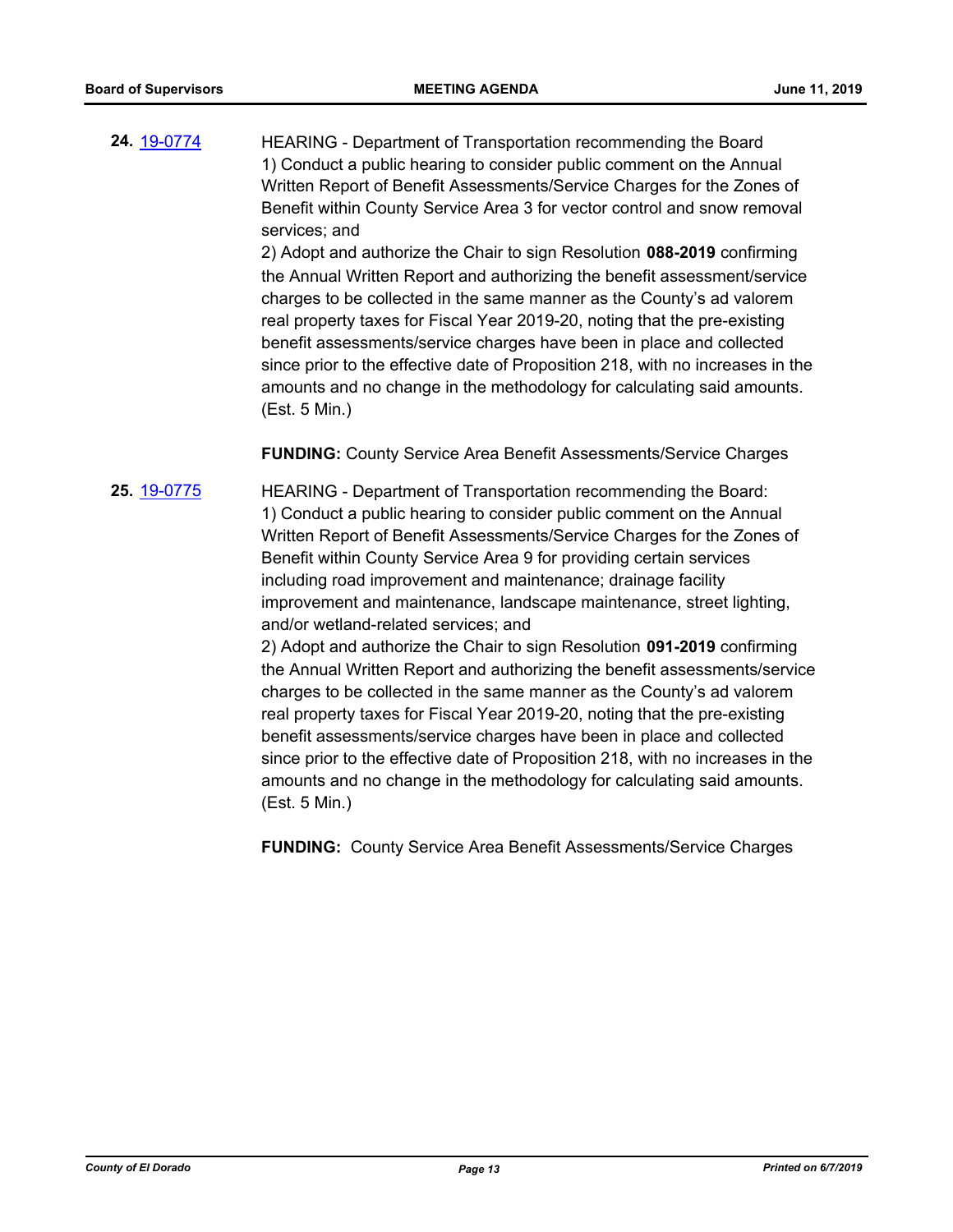**26.** [19-0776](http://eldorado.legistar.com/gateway.aspx?m=l&id=/matter.aspx?key=26098) HEARING - Department of Transportation and Environmental Management Department recommending the Board 1) Conduct a public hearing to consider public comment on the Annual Written Report of Waste Management Fees County Service Area 10; and 2) Adopt and authorize the Chair to sign Resolution **089-2019** confirming the Annual Written Report and authorizing the waste management fees to be collected in the same manner as the County's ad valorem real property taxes for Fiscal Year (FY) 2019-2020, noting that the pre-existing benefit assessments/service charges have been in place and collected since prior to the effective date of Proposition 218, with no increases in the amounts and no change in the methodology for calculating said amounts. (Est. 5 Min.)

**FUNDING:** County Service Area 10 Waste Management Fees.

**27.** [19-0867](http://eldorado.legistar.com/gateway.aspx?m=l&id=/matter.aspx?key=26190) Department of Agriculture recommending the Board 1) Receive a presentation by the University of California Cooperative Extension (UCCE), Central Sierra of an overview of the Programs, their accomplishments, and future needs; and 2) Consider a request for a total of \$20,543 in additional funding beginning in Fiscal Year 2019-2020, due to \$15,777 in increased salary and benefit costs for UCCE staff providing services in El Dorado County and \$4,766 to cover a shortfall in the 4-H program, currently funded by the State of California. (Est. Time: 15 Min.)

**FUNDING:** General Fund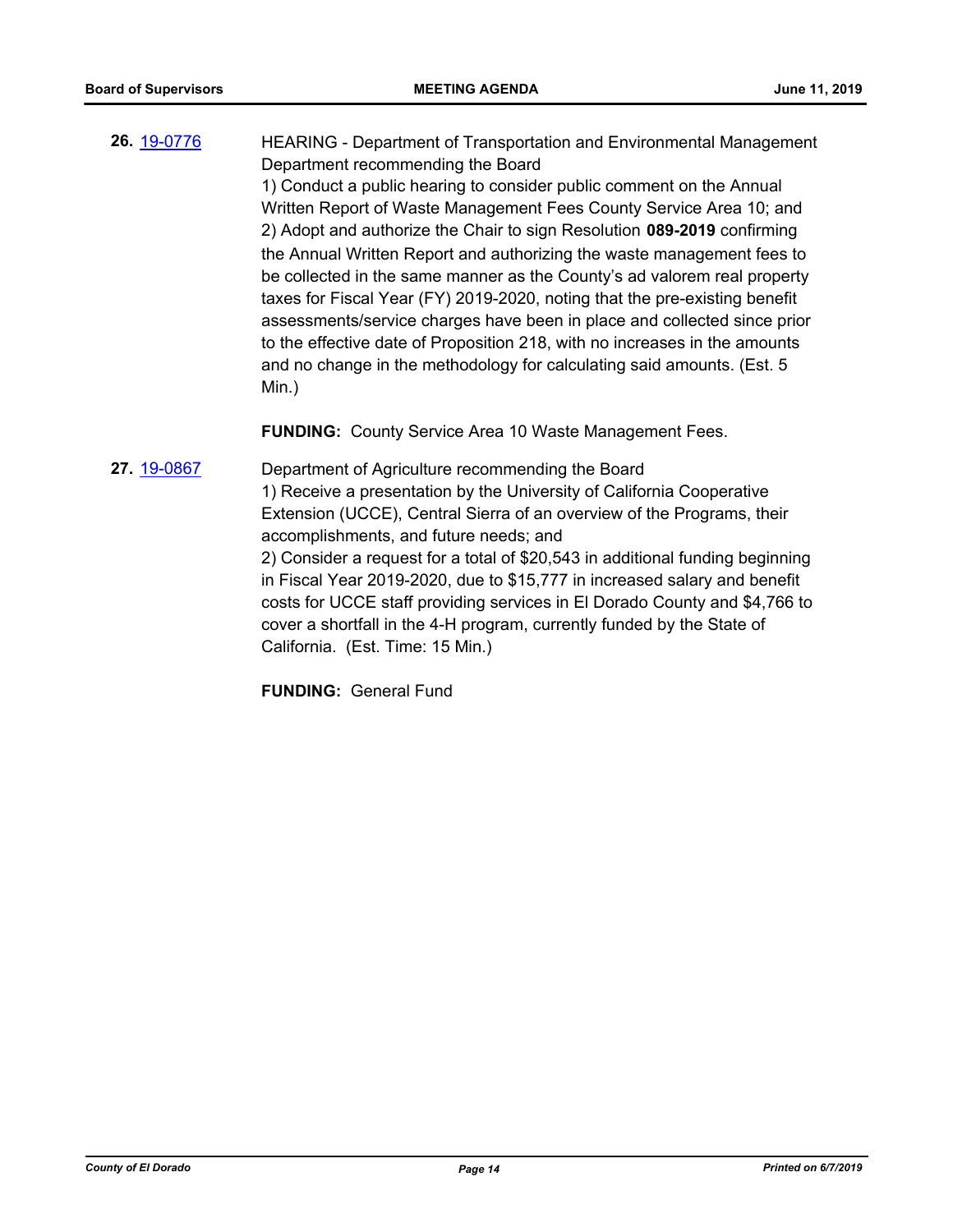# **1:30 P.M. - TIME ALLOCATION**

**28.** [19-0885](http://eldorado.legistar.com/gateway.aspx?m=l&id=/matter.aspx?key=26208) Chief Administrative Office recommending the Board approve the updates to the Countywide Strategic plan and direct all Department Heads to incorporate the goals and priorities identified in the Countywide Strategic Plan into their short, middle and long term goals. (Est. Time: 1 Hour)

**FUNDING:** N/A

#### **ITEMS TO/FROM SUPERVISORS**

**CAO UPDATE**

**ADJOURNMENT**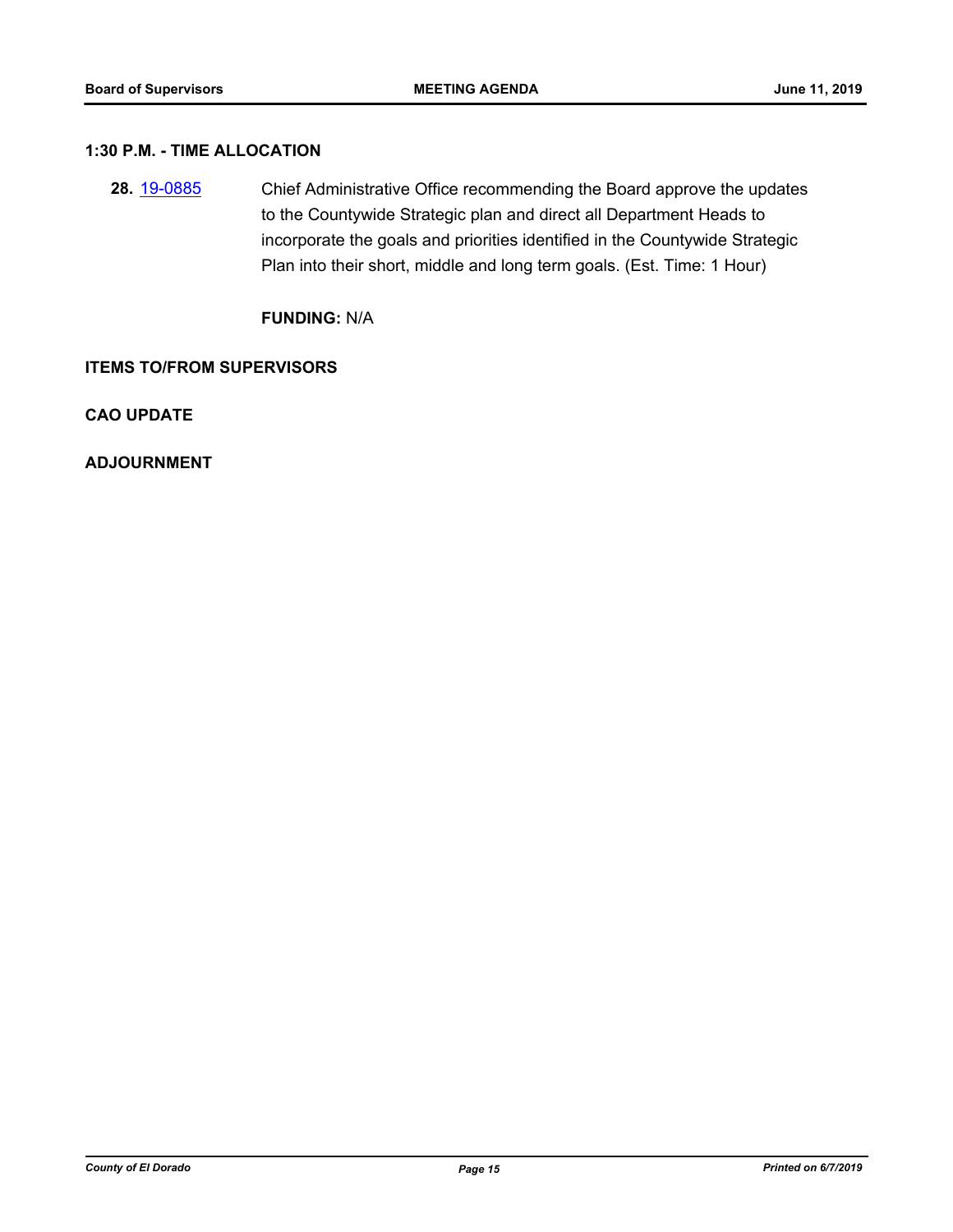## **CLOSED SESSION**

- **29.** [19-0913](http://eldorado.legistar.com/gateway.aspx?m=l&id=/matter.aspx?key=26236) **Conference with Legal Counsel Significant Exposure to Litigation** pursuant to Government Code Section 54956.9(d)(2). Title: Number of potential cases: (1). (Est. Time: 15 Minutes)
- **30.** [19-0923](http://eldorado.legistar.com/gateway.aspx?m=l&id=/matter.aspx?key=26246) **Conference with Legal Counsel - Existing Litigation** pursuant to Government Code Section 54956.9(d)(1). Title: County of El Dorado and Operating Engineers Local No. 3, C.S.M.C.S. Case No. ARB-18-0229. (Est. Time: 5 Min. )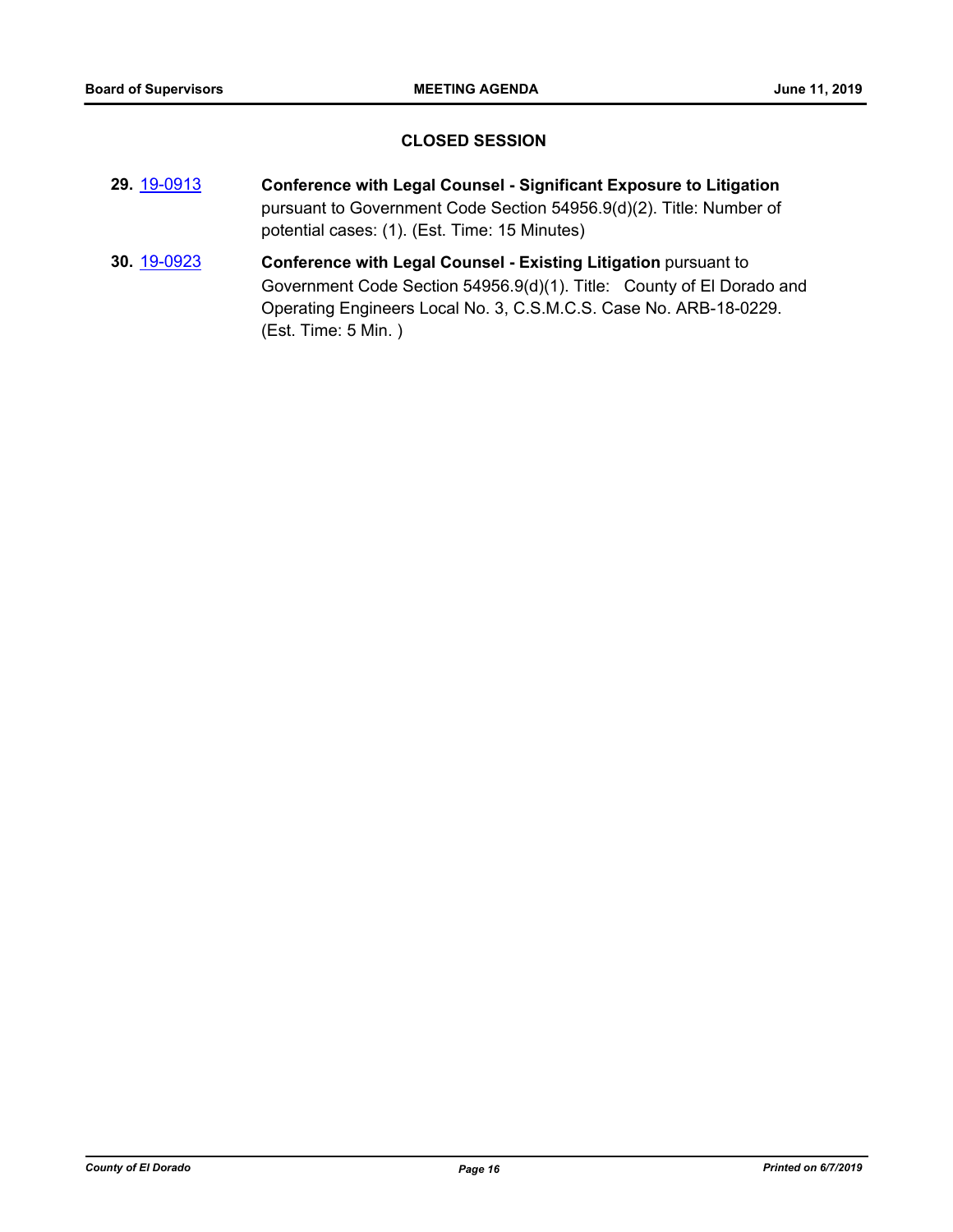On August 19, 2003, the Board adopted the following protocol: It is a requirement that all speakers, County staff and the public, when approaching the podium to make a visual presentation to the Board of Supervisors, must provide the Clerk with the appropriate number of hard copies of the presentation for Board members and the audience.